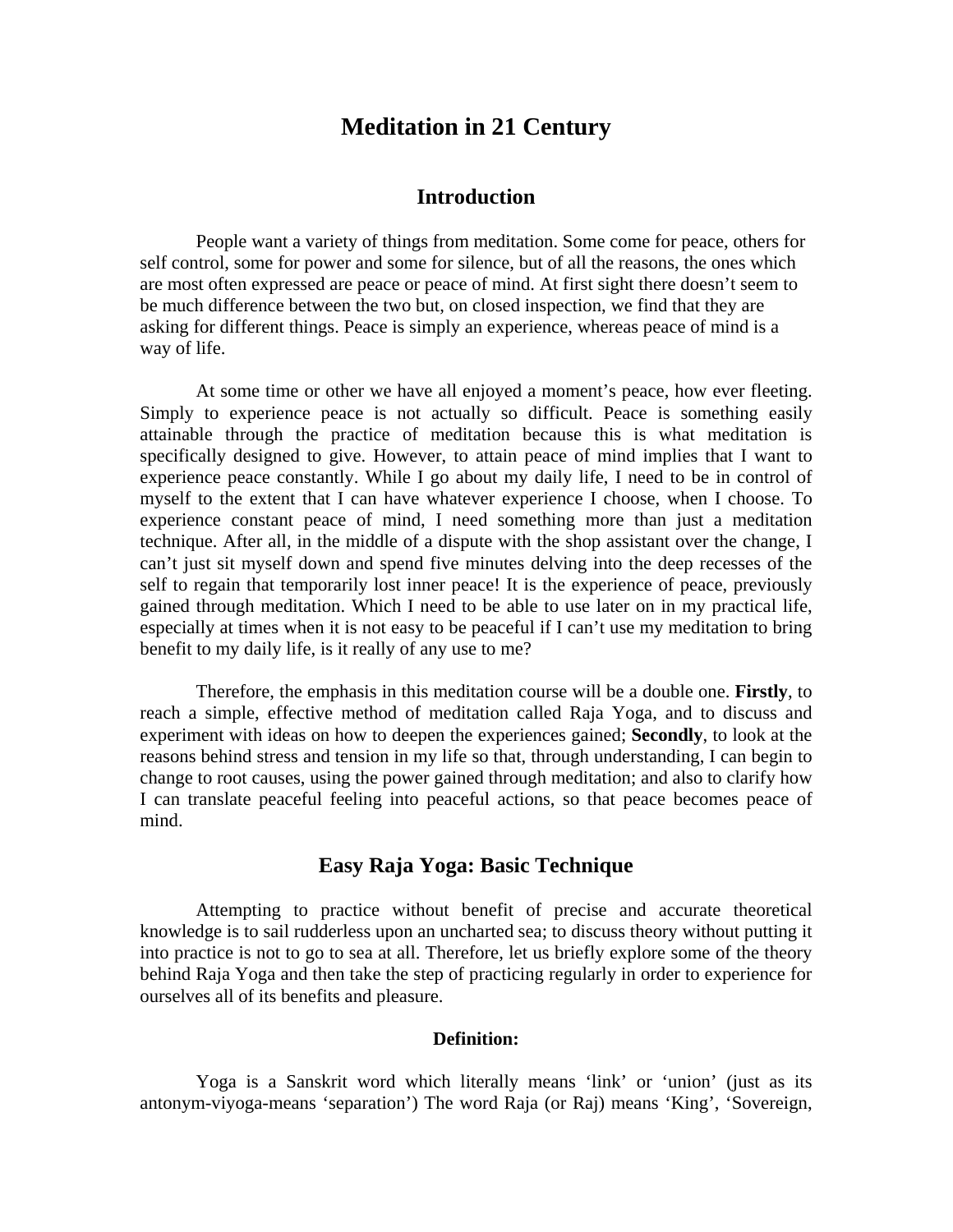or 'Supreme. Thus Raja Yoga is the Raja Yoga is quite simply the communion of the soul with the supreme of all unions (and the union makes us self-sovereign). The Raja Yoga is quite simply the communion of the soul with the Supreme Soul. In the course of practice, one tunes the mind to that very subtle frequency on which God is radiating His love, light, and might. By considering the self a soul, and then by focusing a gentle stream of positive thoughts, towards the Supreme Being, His own harmonious vibrations will be received upon that same current, allowing the soul to experience tha wealth of unlimited attributes of the Supreme. Peace, power and bliss are the inevitable fruits of this connection. The soul is filled with the happiness which cannot be equaled by any physical experience. Thus the soul becomes the master over his senses. Mind, intellect, and response patterns are soon tamed and transformed. The personality becomes clean and pure. Within the soul there remains only the knowledgeful silence of the consciousness of God.

We have called this practice not merely Raja Yoga, but Easy Raja Yoga. This is because the method is very simple that people of all age levels and educational backgrounds may study it easily and achieve the highest results with very little effort. It need hardly be added that the practice is equally suitable for men and women of any religious background, race, or nationality. There is no 'chosen' group which is more capable than others of making contact with God-nor any whom, He will love more than others. We are separated only by the strength of our own will to establish that highest connection.

#### **Who is God?**

Communion with God Father is essential, because He\* is the unlimited source of knowledge, peace, love bliss, purity and power. But to truly commune with Him, we mist accurately know Him. This means, at the least, we must comprehend His form, His abode, and His name.

The form of God has been spoken of universally in the same terms; He is incorporeal and He is light. Christ, Moses, Guru Nanak, and teachers from every religion agree on this. Some times, God is considered clearly as a point of light (for example, the Egyptian pyramid is the image of God as a Point of Light radiating His imperishable illumination downward upon the earth. This is why the Pharoas wished to bask in that light at death, and built such lavish and time-defying memorials).

Other religions have portrayed the Aura which surrounds Him, an oval or flameshaped image. An so the Hindus, for example, worship Shiva in same shape went westward with Abraham, who established such a symbol for worship in Mecca, and even today it is the holiest shirne in Islam, and a required object of pilgrimage in the life of a Muslim. Likewise, in the Jewish synagougue we can see the same holy Flame, called the Ner Tamid, or Eternal Light, raised above the Ark of the Law. That form also went eastward, becoming the Buddhist stupa, then evolving in China into the pagoda, and appeasing in Japan once more as a small oval-shaped stone, which certain Buddhist sects worship as 'the Peace Giver' Even modern offshoots of the main religions maintain the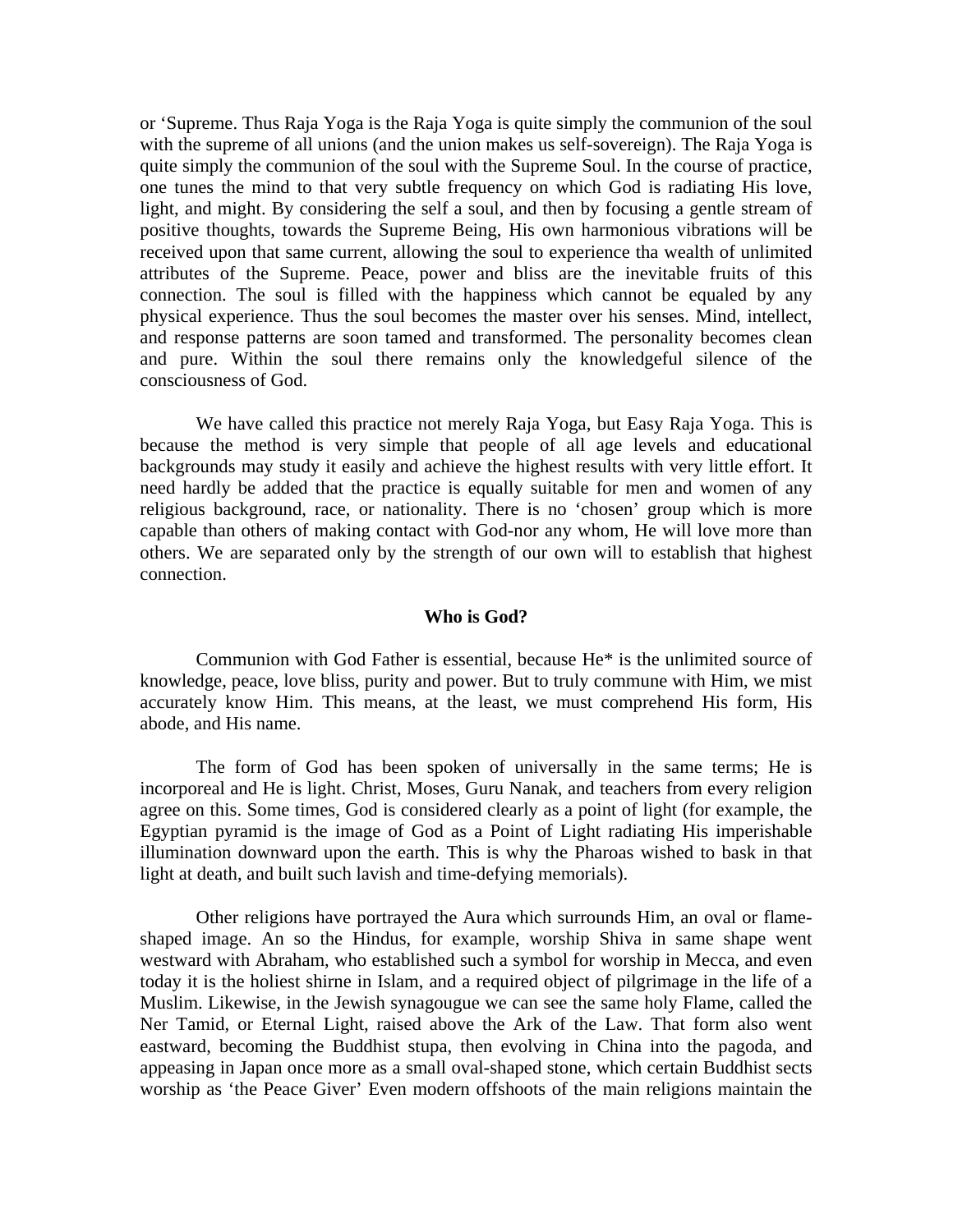old form, though the meaning has been lost. The Mormons in America, for example, hold special regard for beehive. Which are of the same shape, and one can readily interpret the metaphor of God as that Honey Hive and His Children as the bees.

We have determined the universal belief in God as a being in His own right though without a human form. Not being physical, he takes up on space. The Supreme has then, the amazing form of an infinitesimal point of light, from which light emanates in an oval aura, just as with a candle, light emerges from a point source and assumes an oval form.

God, however, is not a point of physical light but of divine light. He is conscient and living. Although His form is the smallest of the small (the Greek word 'atom derives from the Hindi 'atma' which means soul), yet His attributes are the greatest of the great, limitless as an ocean. God's supremacy over us consists not in brute force, obviously, but in His Knowledge, of Peace, of Love; the Eternal fountain of Purity, and Bliss; the infinitudes is the metaphysical corollary to the 'inverse law of energy' so well-known to physics.

God can be remembered according to any of His attributes, or by names which symbolize them. But the essence of all his attributes is that He is the world benefactor. In Sanskrit, this concept is represented as 'Shiva' Therefore, She the earliest-given name of God, contains the essence of all the qualities, attributes, and divine deeds of the Supreme.

God is the Father of all souls. Just as we call our bodily father by loveful names like 'daddy', 'papa', or 'baba' in order to increase the natural feeling of closeness, so even more and when we are desirous of having a loveful and intimate communion with the Supreme, we remember His as 'Baba' manner is to take a great step closer to His Love.

#### **Souls and the Supreme Soul**

All souls as well as the Supreme are identical in form; we are the pints of light. Yet the attributes of souls are limited, whereas those of the Supreme are beyond limit.

All souls take birth in human bodies. These are our costumes, in which we play our roles on the world stage, in the eternal cycle of birth and death. But the Supreme souls is the One who is free from the bondage of this cycle, beyond the pull of action desire.

The Supreme is the One who is totally fulfilled, forever complete, constant throughout eternity. He is not subject to the law of entropy. His name-Shiv Baba-belongs forever to Him, whereas human names are mere labels for the perishable body. His attributes are also constant. No human being is capable of such eternal stability in perfection. Therefore, he is worshiped by people in every corner of the World. We instinctively turn to Him for the stability we ourselves are lacking.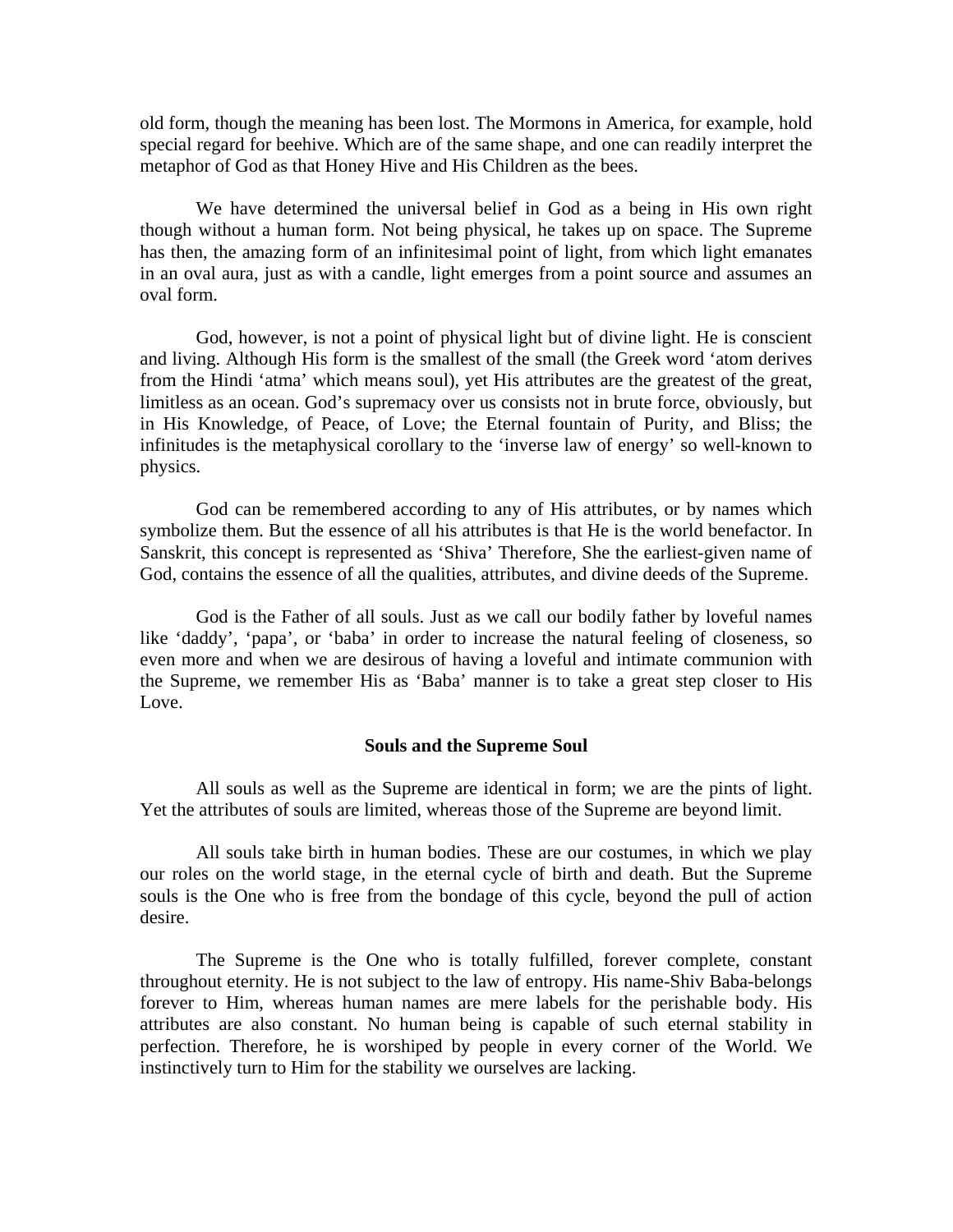#### **The Dimension Beyone**

But if we are truly to turn to Him, in any but a blind and desperate fashion we must know His abode. Clearly, He does not make His home in this physical world. When thing of God, people automatically turn their faces upward Towards where?

Beyond the farthest reaches of this material universe, there is another dimension called the Subtle (or Angelic) Realm. Beyond even this high plane is another, the incorporeal World. This a region of changeless light, peace utter silence. This is the eternal Home of Shiv Baba, the Almighty Father. It is also the original dwelling place of all souls, before we came into this world of matter. We descended from this realm of peace and tot it we must finally return.

It is rightly said that the realization of reality is very easy and very quick. Simply by turning our minds to this Highest abode of light and silence, we can experience the sweet, peaceful light and serene and subtle state of mind, which by themselves are evidence of the existence of this highest dimension, the forehead. I am completely detached form the physical body. My original qualities are peace, love bliss, purity, and might. The world of tranquil light is my real home, where I dwell in a state of total relaxation. My supreme Father is also a brilliant point of light. He is the Ocean of Peace, the Unlimited Source of Purity, Love, Bliss and Power. I become fully charged with these attributes by tuning my thoughts with Him.

#### **The Four Stages of Yoga**

#### **First Stage: Initiation**

To begin the practice of Easy Raja Yoga, one need not sit in any special posture. Infact, difficult postures should be avoided in favor of one's usual, easy and natural way of sitting. One may sit on the floor, use a cushion, or sit comfortably in a chair. Since, the aim is to go beyond physical awareness; any pain which pulls you back to the body is counter productive. On the other hand, if one meditates in too comfortable a position l(like lying in bed), one is prone (especially at first) to fall asleep take balanced approach and judge your own capacities.

While meditating, there is no need to close the eyes. Actually, it is better not to. Some people believe that with open eyes one may become distracted by things occurring in the field of vision. But intact, the scenes created by the imagination when the eyes are closed are far more distracting. Attention diminishes rapidly with eyes closed, and soon the mind has wandered far from one's object and purpose. Furthermore, one is much more likely to enter the state to sleep rather than that of yoga. So it is recommended that one should learn to meditate with eyes open. Even if it seems more difficult at first, soon it will become natural and the result will be that a powerful stage can be maintained even during daily activities, when open eyes are necessary. Second Stage: Meditation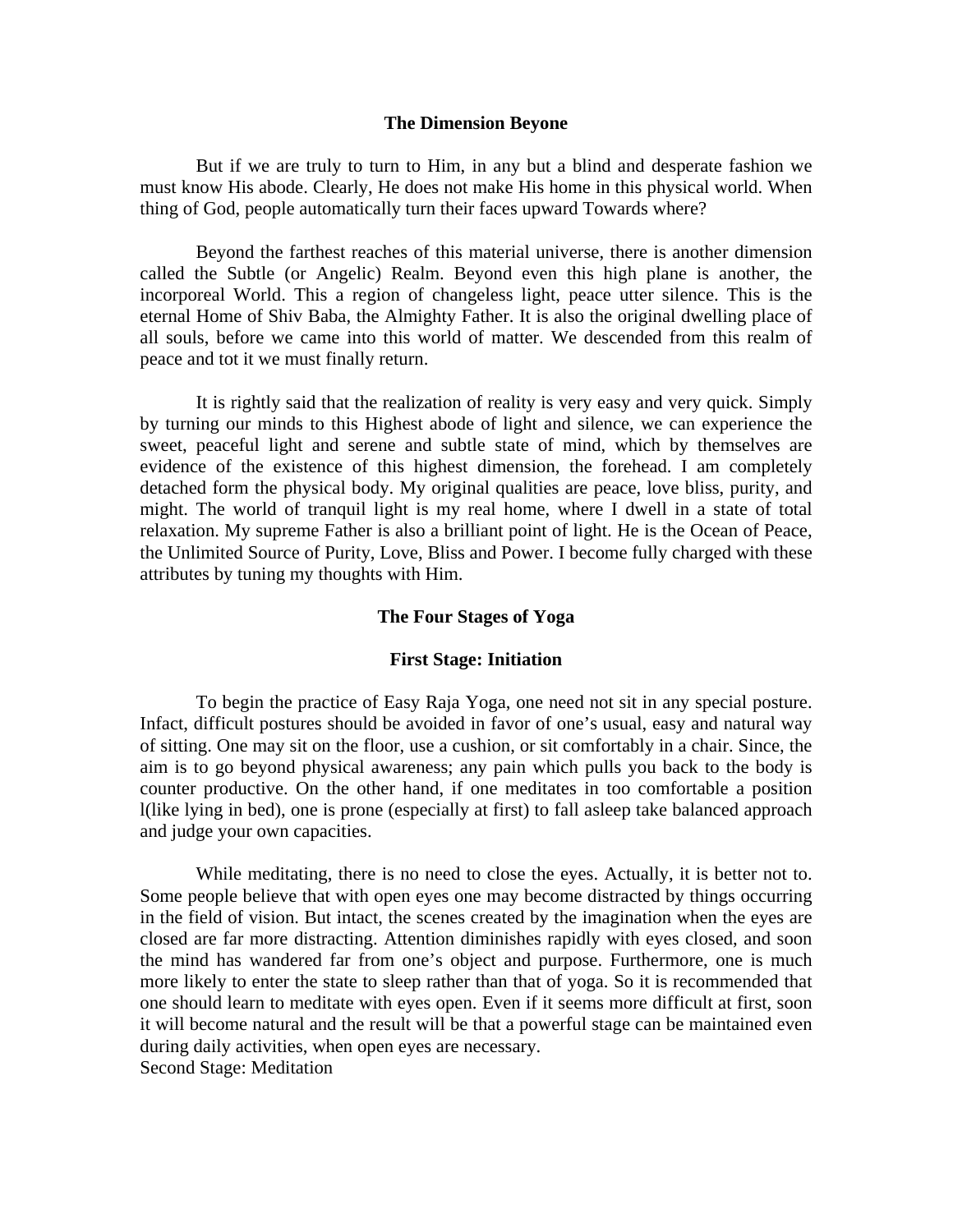This is the most active and important stage. Here we produce a connected series of pure and positive thoughts, which become the fuel for the soul's inner journey. Through this active churning of spiritual knowledge and its implications, the self becomes aware of its own true nature and tunes its intuiton to the qualities and attributes of the Supreme. The basis of meditation is the seed-though that I am a soul, a point of conscient light, residing in the centre of this, there is no problem of taming a wandering mind. An finally, because the communication soon becomes a two-way channel, the loveliest of human experience and emotion quickly unfolds, transforming even the most worn-out and hopeless souls into peaceful and happy, strong and stable persons, able to actualize the farthest reaches of their potential.

## **Third Stage: Concentration**

In the stage of meditation, worldly thoughts cease with its own reality, and the presence and power of God becomes evident. Now gradually the speed of this pure thinking is reduced until it has become very, very slow. Then the practitioner silently stabilizes his heightened awareness on the self and the Supreme. Fourth Stage: Realization

As our thoughts become fully channeled in this positive direction, we start to experience an extraordinary sense of peace and well being. The mind plunges ever deeper into this experience, it becomes saturated with the living qualities of the Supreme. The soul realized itself as a point of divine illumination filled with love and might. All negativity is washed away in this final stage. There is only the silence of the blissful presence of the Supreme.

Easy Raja Yoga leads to very rapid attainment of this stage for several reasons. In the first place, the knowledge is accurate, allowing the soul to understand itself in a very precise manner and thus easily to detach from the body. Secondly in this yoga is a highly creative use of the mind. Every time one sits down to meditate it will be a different experience. There is no stereotyped repetition of a word or phrase. One's mind is free to develop an individual and deep relationship with the most interesting being in the universe.

## **All Yogas in One**

Some people are of the opinion that one must choose a particular method of yoga according to one's personality. An emotional person would then practice bhakti yoga (the yoga based on love and devotion). An intellectual would select gyan yoga (the yoga founded on knowledge). A more actively inclined individual might prefer karma yoga (the yoga based on action). Easy Raja Yoga, however, is suitable for people of all personality types and interests, because it combines the essence of all the various paths.

For example, an emotional person can progress very quickly on the path of Raja Yoga because a feeling of devotion and love for the Supreme is so easily developed. Intellectuals will find the knowledge from which Raja Yoga proceeds to be endlessly fascinating, and will appreciate the rationality of this path, wherein blind faith is out of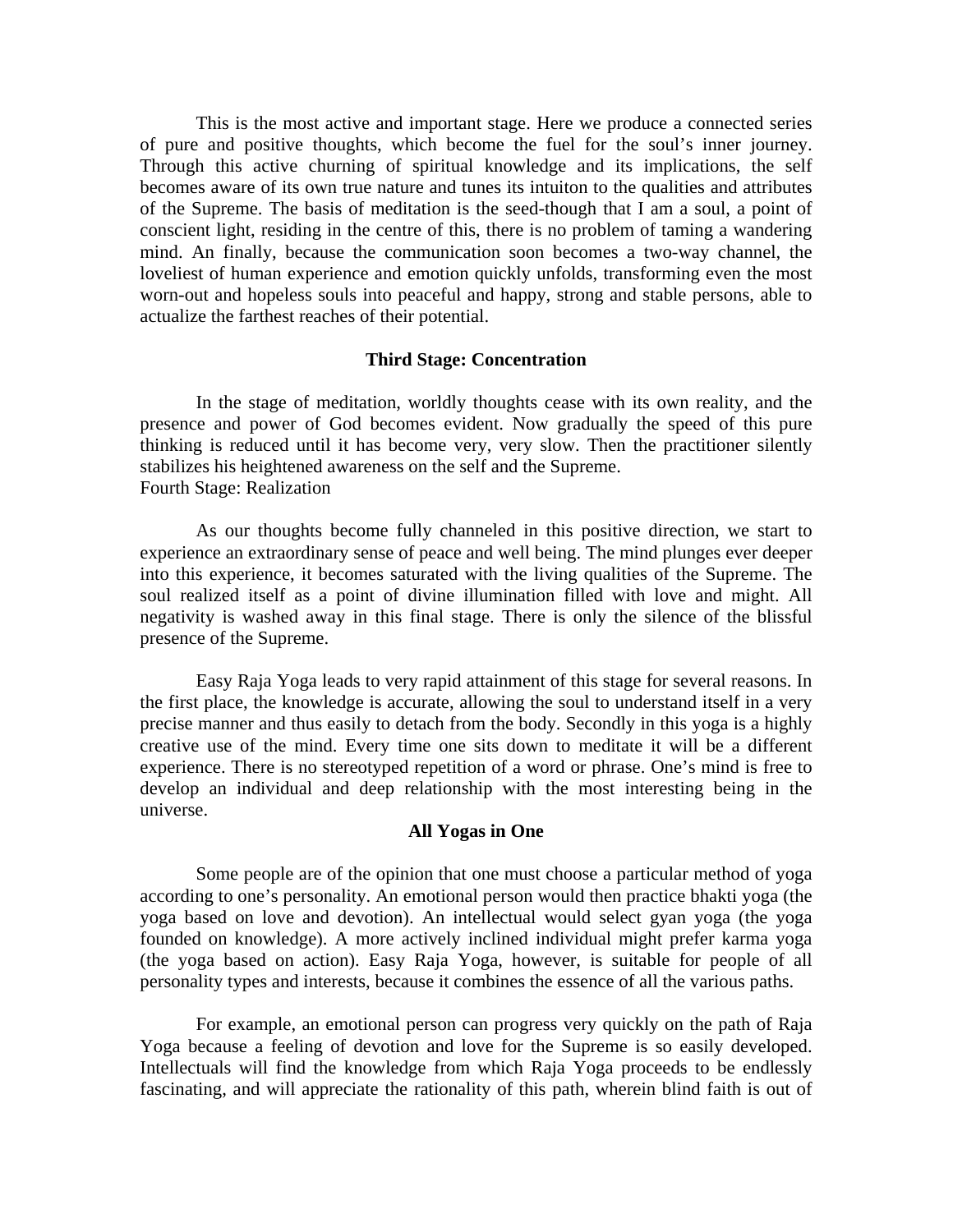the question. Socially can be practiced while one is at work, it also causes one to be aware of the ethical and spiritual aspects of every relationship, allowing him to overcome his errors and attain perfection in action. Those who thrive for discipline will also welcome the ability Raja Yoga gives one to gain control over thought processes and behavior patterns, without having to undergo strenuous, physical or mental exercises.

Through practice of easy Raja Yoga, one can enjoy the essence of all yoga's: peace of mind, intellectual clarity and purity, absence of worry, depression or negative tendencies, self-discipline and transformation of behavior patterns, supersensory bliss and relaxation even of unconsciously held muscle tensions. Thus, Raja Yoga subsumes within itself the fundamentals of all methods of yoga, and confers the achievements of them all naturally and easily, using one very simple method which anyone can learn.

#### **A sample of Meditation For beginners**

Sit in a natural and an easy manner. Read the following words slowly, thinking deeply over the thoughts which they contain:

I withdraw my awareness from my physical organs… I become aware of my inner self- a point of light… the eternal soul… I now feel light… as the burden of physical thought diminishes… A non-material light glows in the centre of my forehead… I am the driver and my body is the car.

As my thoughts concentrate, I become light… floating … I find deep peace within… and I am filled with power… I tune my mind to a new dimension… My original home... the soul world… the land of peace and silence… the land of tranquil light... I bathe in this glow… and once again filled up with total peace and purity… My home has no limits… I fly in this expanse of light, so free of tension… I enjoy the sweet stillness. Height in my home now I am so free and light… Here in my true home-the soul worldthere is another brilliant point of light… The Almighty Father is an ocean of peace, purity and power… As I come closed to this silence, I feel so still and begin to explore this depth of peace… God, my Sweetest Friend provides me with the ecstasy of unlimited warmth and love... Gently, waves of light from this sweet ocean now are passing over me… a golden glow of tender love… I become so still… I feel… I have gone to the very bottom of this ocean of serenity… I taste the very essence of real peace… Peace becomes my true nature once again…

Now slowly I become aware of the physical costume- the body, yet from within I am completely peaceful and relaxed… I will maintain this awareness even during activities… I will remain detached and light while at work… nothing can disturb me any more.

Practice meditation twice daily for about ten minutes. The early morning and evening atmosphere is most favorable.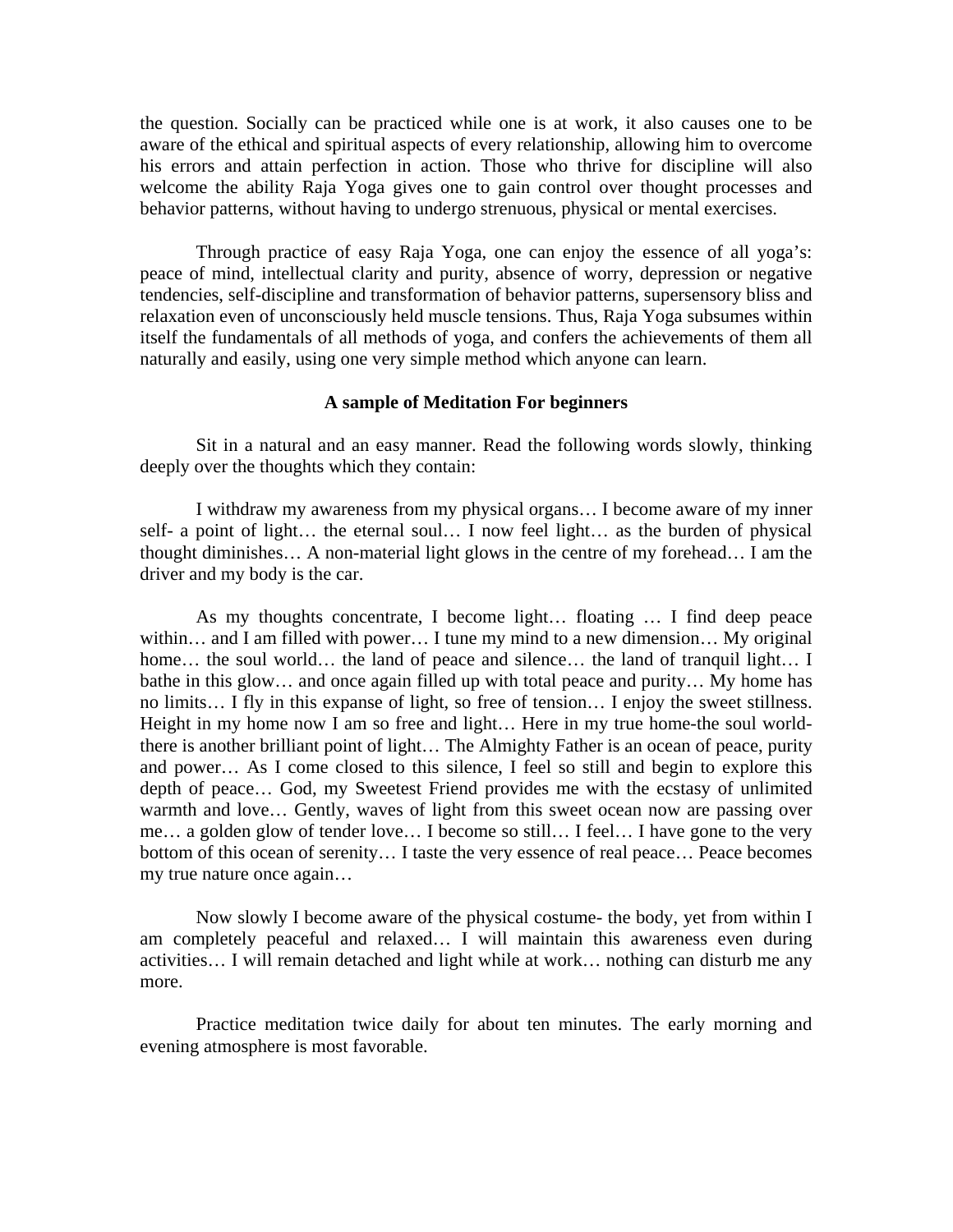#### **Extensive Meditation**

Raja Yoga is a powerful tool for holistic healing. Raja Yoga practice has positive influence on the whole existence of human being. It harmonies the physiological system as a whole as well as transforms all spheres of human existence that is physical, mental emotional, intellectual occupational, social and spiritual. Raja Yoga therapy is truly a holistic treatment as it heals the governing mechanisms and the controller of the whole person. Raja Yoga also transforms ones life style and relieves emotional and mental conflicts as well as brings lasting peace and satisfaction in one's life. Raja Yoga is not only an intellectual method but it's a way of living.

One of the basic rules of holistic health care is healing takes place from within. Raja Yoga also heals a person from brain inurn having a harmonizing effect on whole organism. It is said that holistic healing is self initiated. Raja Yoga is also a self initiated technique in which healing takes place as a result of activation of health promoting physiological and biochemical processes. During Raja Yoga practice the person also reestablishes the harmony with other human beings, his environment and the universal life energy. Raja Yoga practice potentates the length, breadth and depth of human existence. Raja Yoga practice is not a retreat from personal, social and professional responsibility but it's an art of fulfilling those responsibilities in a balanced way and achieving the goal of holistic self-development-physical, mental, intellectual, and spiritual.

Yoga is a Sanskrit word derived from another Sanskrit word "Uhja" which literally means link, connection or communication. In spiritual terminology yoga means communion of the self with the Supreme Being. Once this communion is established the practitioner receives positive vibrations of tranquility, bliss, purity, mercy, etc. from the Supreme soul. It is a well known fact that when a tuning from is vibrating, if you bring another tuning from close to it, the second one also starts vibrating with same frequency. God, the Supreme, always vibrates with the frequency of peace, bliss, purity, power and all other positive qualities. During yoga practice one just tunes one's mind to the Supreme. In other words one just takes his consciousness near the Almighty and no sooner does this happen then the practioner's mind also picks up those positive harmonizing and health promoting frequencies.

The mechanism of yoga practice can be explained with the help of another example: Different radio stations are broadcasting their programmes on specific wave lengths. When we adjust our radio on a specific wave length it will pick up those particular programme. During yoga practice one simply tunes ones mind to the wavelength of the Supreme Soul and in turn receives all those positive vibrations.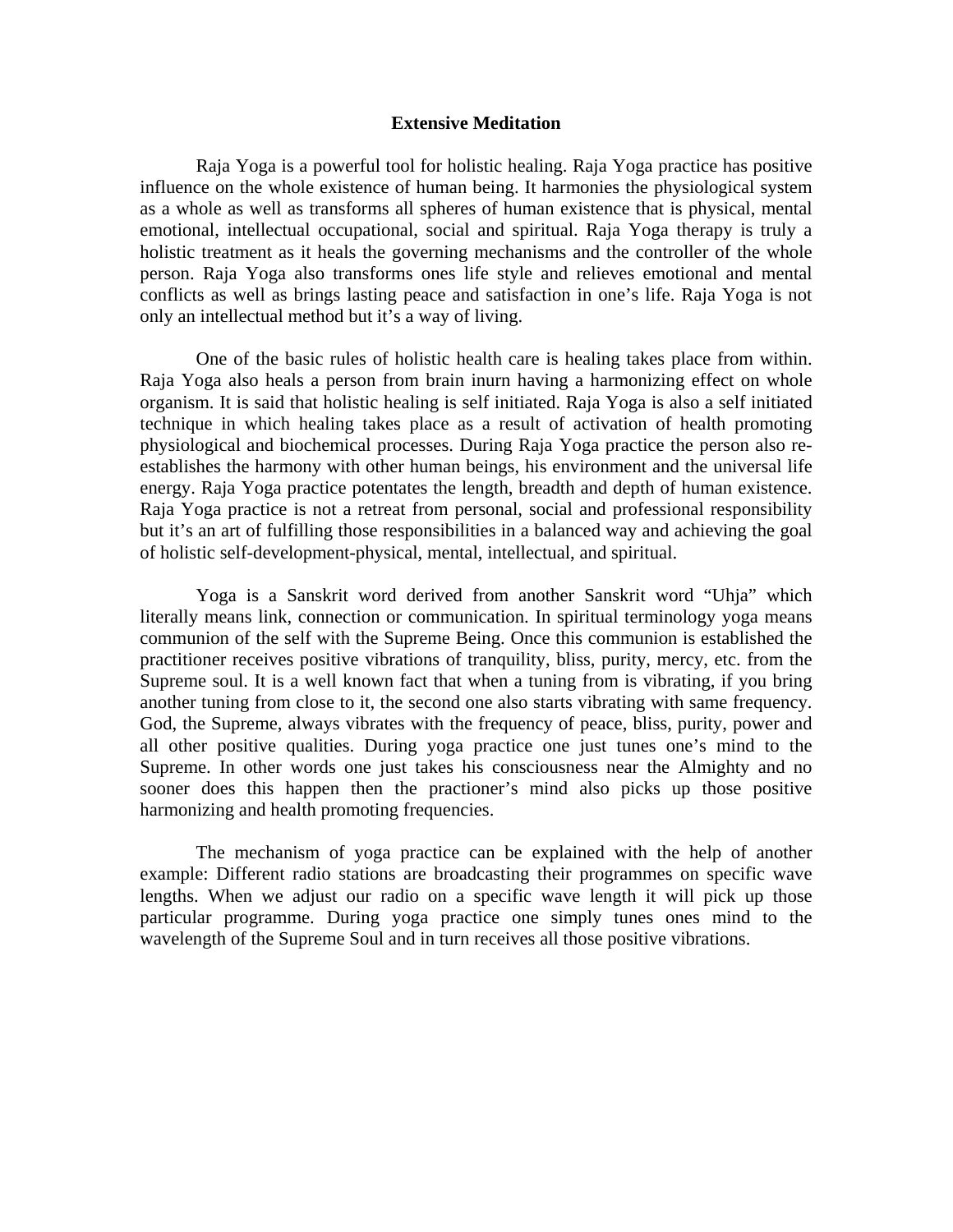The therapeutic and healing effects of Raja Yoga can be understood by understanding the following steps of Raja Yoga practice:

### **Step I:**

#### **Preliminary Preparations**

Before performing minor or major surgery it is essential for the surgeon to prepare himself. Without the basic preliminary preparation successful operation is not possible. Similarly, for a deep and lasting experience of Raja Yoga, some basic preliminary preparations are essential. One needs two types of preparations, namely: physical preparations and mental preparations.

## **Physical Preparations**

Don't practice meditation when you are physically tired. As a beginner meditation practice in a distracting environment also won't be successful. Select a place which is at least free from noise and other distractions. If the room is illuminated with red light, it will have a positive effect. Research studies have shown that, dark red light has same adverse effect on one's mind but the light red atmosphere that is pink color has the tranquilizing effect on one's mind. The red tube which is usually seen at Raja Yoga Centers in fact, creates a pink atmosphere leading to positive effects

#### **Position**

The aim of Raja Yoga is to become a Karma yogi which means to remain in the meditative mood even while doing day-today actions. Yet for a deep experience of meditation, special practice, twice a day for 20 to 25 minutes is essential During such periods of meditation practice it is not necessary to sit in a difficult posture. You can practice Raja Yoga in any easy posture. From anatomical and physiological angles it is advisable to keep one's back straight. Keep upper extremity in semiflexan and all bodily muscles in a much relaxation as possible. For this health promoting position sit cross legged, keep your hands in your lap, stretch your back to a maximum straight position and the slightly let to, automatically your back will take up the natural curves. You can comfortably sit in this position for 20 to 25 minutes. Every time when you practice meditation always sit in this comfortable position. This has a significant advantage because your body and mind will be conditioned to attain the higher stage of meditation in this particular position. After some days as soon as you sit down for meditation your brain will start receiving positive messages and signals and very soon you will be able to go deeper and deeper in the experience of Raja Yoga.

The uniqueness of Raja Yoga is that the practioner keeps his eyes naturally open. An inexperienced mediator may thing that open eyes leads to distractions. One may argue that it is difficult to detach oneself from those visible scenes. On a superficial level this argument is true but the deep analysis would reveal that closed eyes are more distracting. When you close your eyes your sub-conscious mind will come to the surface and your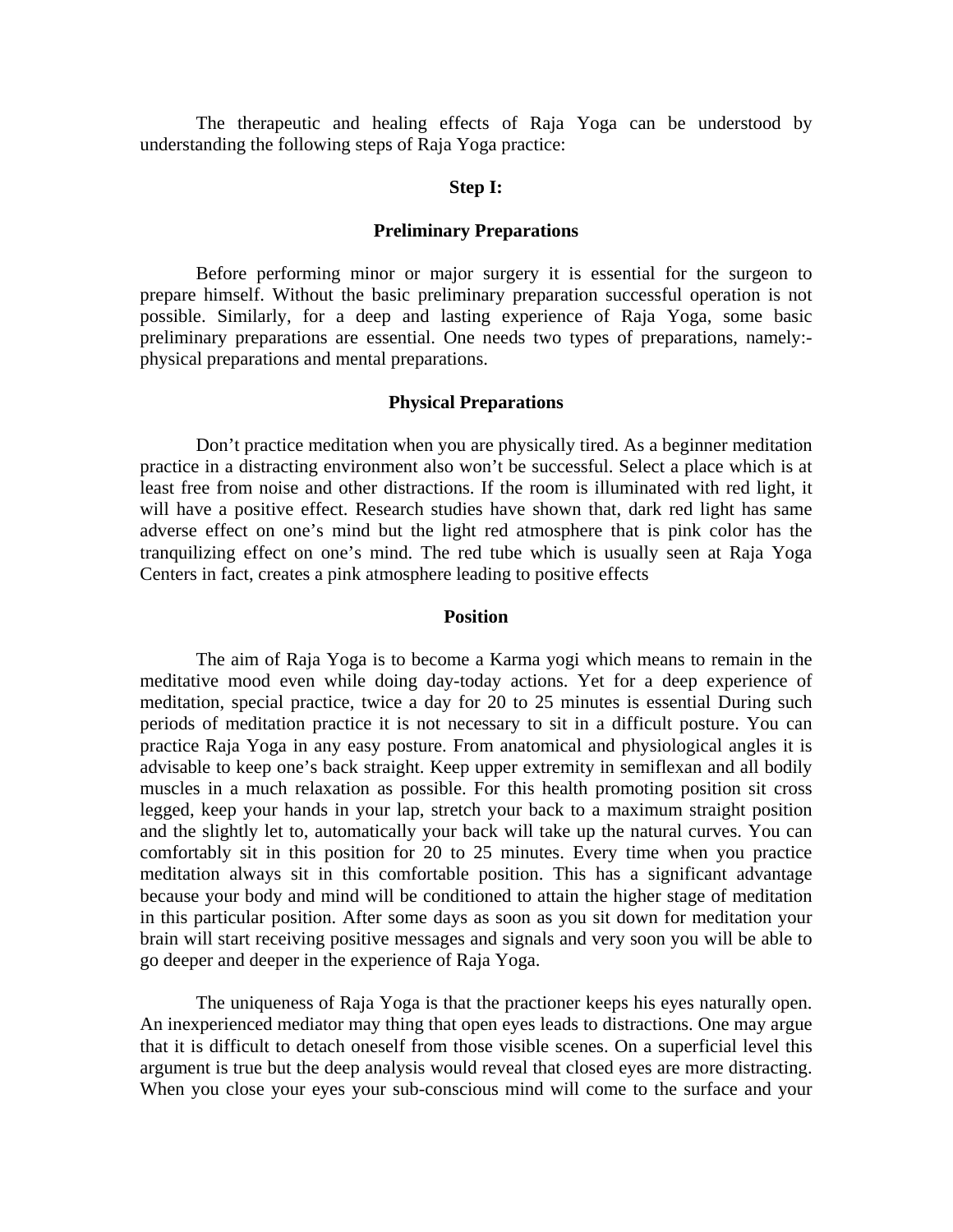mind will be pulled by the large number of subconscious memories. Your distractions will have no limits. Your mind may jump from one subject to another. Secondly, when you practice meditation with closed eyes, the possibility to sleep increases although this is not a positive advantage but the point is worth considering. Thirdly, our object of practicing meditation is to become a karmayougi.

We intend to maintain the stage of meditation even during day-to-day activities. If you are conditioned to practice meditation with closed eyes, you won't be able to maintain the same stage during the physical activities, when you need to keep your eyes open. Therefore it is sensible to attain the same level of consciousness while doing the routine activities. You would agree that during several activities we don't apply our mind consciously, because we have repeated those activities for a long time. Fourthly, experience of peace and self-transformation not the only object of meditation. The higher object is to help the environment. Research done in the field of subtle energies and auras has shown that through certain parts we transmit maximum vibrations in the atmosphere. Palms of the hand hands soles of the feet are shown to be the good media of transmitting these vibrations. Perhaps this is the scientific blessings. The best medium of spreading positive vibrations is eyes. To a greater extent you can perceive the state of mind of the person from his eyes. Even a child is able to perceive the mood of mother from her eyes. The open eye meditation has the profound benefit of making the surrounding atmosphere peaceful and pure.

Having understood all these four points do the experiment of open eye meditation for a few months and experience the benefits yourself.

## **Time**

Meditation can be practiced at any time when one is free yet the early morning and the evening time around sunset, the surrounding atmosphere itself facilitates the meditation practice. Therefore, if you can adjust your schedule prefer these specific times.

#### **Step II**

#### **Self –Observation**

Raja Yoga can be used for the treatment of many specific diseases holistically. Regarding yoga practice many people have several misconceptions. One fundamental misconception is the nation that during yoga practice we should make our mind blank. It is a wrong notion because initially it is not possible to make our mind blank and secondly it's not the objective of yoga practice. As a beginner if you sit for practicing yoga and aim to make your mind blank you will find that at that particular point all unnecessary and unwanted thoughts will disturb you. Even such thoughts which do not distract your mind in normal day-to-day work will disturb you when you specifically intend not to think about them. This is a psychological phenomenon. When you tell a child not to handle something or visit a particular place or read a particular book, the child will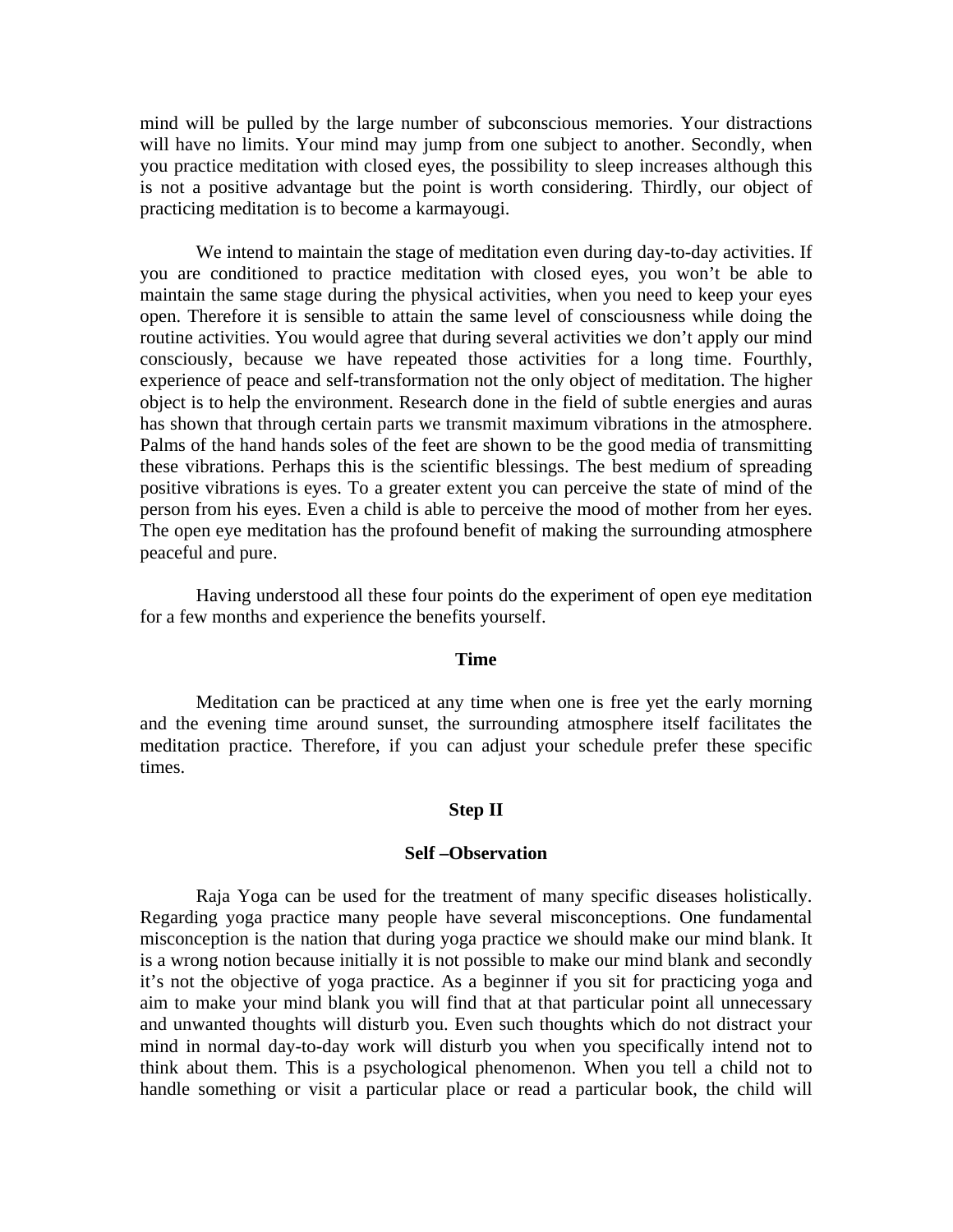become anxious and curious to handle that particular thing, visit the prohibited place and read the book.

You might have heard the story of the guru and his disciple. On competing the various lessons on spiritual study, the guru told his disciple to practice meditation and advised him not to think about a monkey while practicing meditation. After sometime when the guru inquired about the experience of meditation practice, the disciple said, " Guru, although you advised not to think about a monkey, all the while, I was thinking about a monkey and nothing else." Exactly this is what happens when you aim to prohibit all thoughts during meditation practice. Infect, the fundamental property of mind is to think. During meditation practice, we channel this faculty of mind in the proper direction. Before you sit for meditation your mind is traveling on a specific road where your final destiny is worldly goals and objectives. During the 15-20 minutes of meditation practice you want to give turn to your mental thoughts on the road where the final objectives and goals are that of spiritual experiences. When you are driving a car if you want to give turn first of all you will reduce the speed of your car by applying a brake or putting it in a lower gear. Similarly, during Raja Yoga practice the very first step is to reduce the speed of your thought processes. It is said that mind is like naughty child will not listen. Instead if you start watching the mischievous child continuously no sooner the child realizes that someone senior watching me he will stop his mischief and sit quietly. The same technique can be used to reduce the speed of thought processes. In the beginning of meditation for few seconds observe your own thoughts. Just watch your mind like a second person. When you do this self observation invariably you will find that the speed of thinking reduces.

## **Step III**

#### **Giving Turn For Self-Realization**

Having completed these preliminary steps of self observation you are now ready to turn your thought to the road of self-realization. Naturally and gently generate the thoughts of self-realization. The basic concept is to be aware about the spark of metaphysical light in the centre of the forehead which is completely different than the physical body. This metaphysical point of light has three potentials namely mind, intellect and personality trait. Mind has the property to think. Thoughts whether good or bad, positive or negative, all originate from the mind. In response to various stimuli the mind responds according to past experiences and personality traits. Although in midst of adverse circumstances, one can generate positive thoughts yet past experiences and conditions can influence the mind or pull the mind in a particular action. The intellect is also influenced by past experiences and personality traits. According to the decision the soul gives specific order for a particular action. Brain and bodily organs act as instruments of expression. Every action that you do leaves an impression on the soul. When a particular action is repeated the impressions become more and more stronger and latter on influence the mind to think in a particular manner, the intellect to take particular decisions. Understanding this mechanism helps to understand that you are responsible for your own actions. You realize that you habits, conditions and personality traits are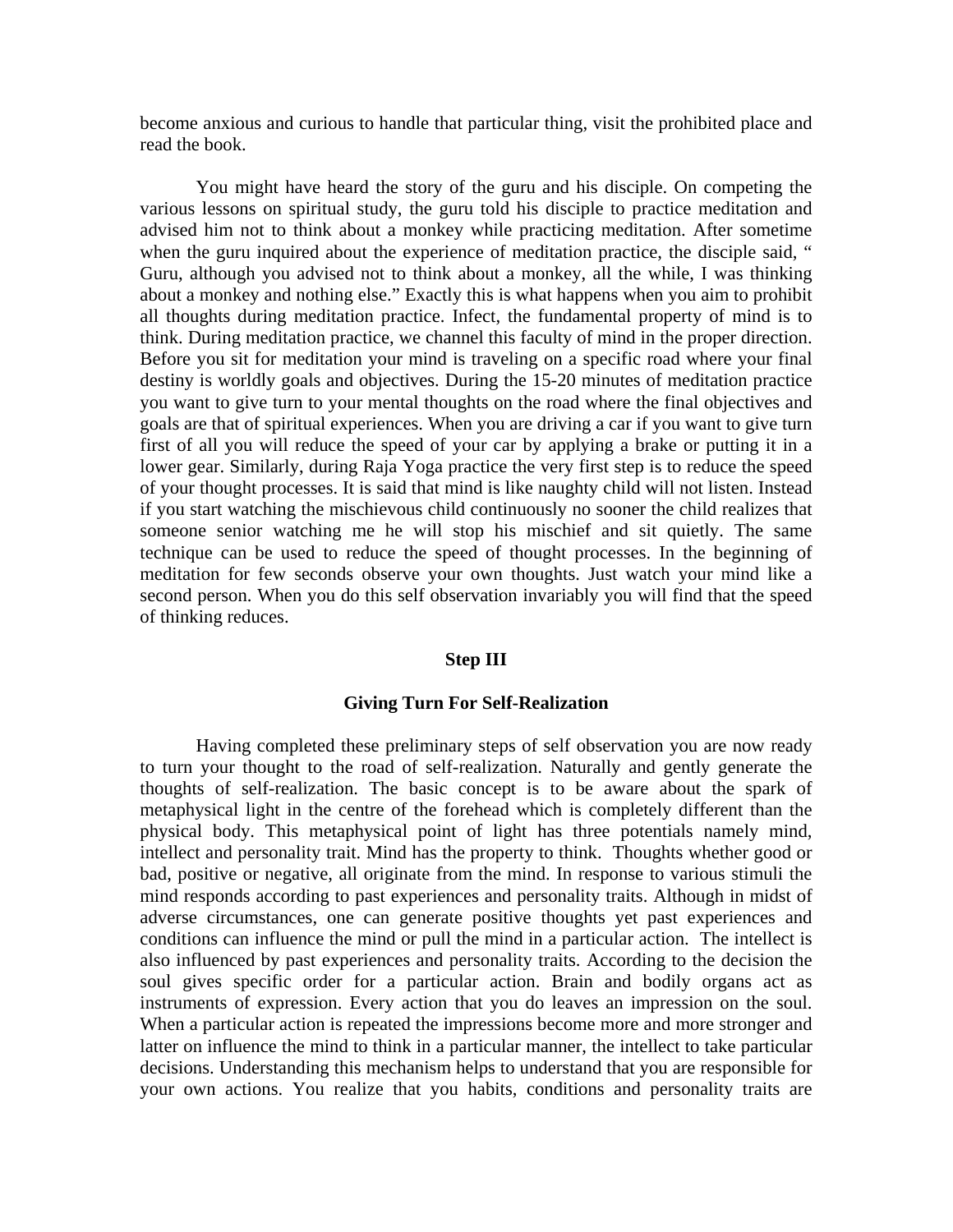influencing your thoughts and actions. You can transform your thinking pattern and actions. Ones you generate positive thoughts and perform positive actions soon it will become part of your conscience and it will motivate, support and direct you to do more and more positive actions. You also understand that in spite of having particular conditioning you are free to think and decide in a positive direction.

The original nature of the soul is that of peace, love, bliss, purity and power. Everyone in this world desires to have love, happiness and power. All our endeavors be conscious or unconscious, are directed to satisfy this urge of experiencing peace, happiness and to become powerful. It is a different question that we don't experience them permanently but when you put efforts of earning more money, acquiring better luxuries or doing some social activities the motive behind it in one or other way is to satisfy these basic desires. This itself implies that the original nature of self is that of love, happiness and power. You're a loveful soul. You're a happy and blissful soul. The soul is full of power. Everyone also likes and appreciates peace and purity. This is due to the fact that the original property of the soul is that of peace and purity. You're a peaceful and pure soul. The experience of many mediators is that when they become conscious about the true self as an eternal, immortal, indivisible, imperishable, point of divine light, they experience peace of mind, lasting bliss and inner power. This common experience also implies that the original property of the soul is peace, love bliss, purity and power.

When you go near fire automatically you experience heat and if one holds a piece of ice in hand they experience coolness. Similarly, when you put the efforts of self realization you will experience the original property of soul. The above mentioned basic concept of self realization can be explained scientifically. Interested readers are requested to refer the book 'Eternal Drama of Sour Matter and God' – written by the chief spokesman of Brahma Kumaris B.K. Jagadish chander and 'Positive Health' – script by Dr. Girish Patel. Now having understood this basic concept, you can practice the following sample of meditation. " I detach myself from the physical environment… I also detach myself from the physical body… I become aware about my original self – a point of divine light in the centre of the forehead… As I become aware about my true self I feel light and peaceful… I am the master of all my physical senses… I use this physical body as an instrument… I am feeling deeply relaxed… I am also able to take positive decisions… This body is like a car and I am the conscious driver within… The body is like a robot and I the soul am like a programmer…

My original nature itself is that of peace… I am a peaceful soul… I am an embodiment of peace… As I become aware of this fact, I experience a deep sense of tranquility and satisfaction… I am a loving soul… I give unconditional and pure love to every one, I am full of happiness… There is a treasure of happiness and peace within… I experience a perpetual state of happiness and bliss, because of the true awareness of the self… I am going beyond the physical attraction of the body… I am experiencing the deep stage of purity which is my original nature… The experience of real happiness makes me naturally pure… I am also achieving control over my physical senses… I have regained enough power to direct my mind and intellect in a positive direction and perform positive and pure actions… I am a peaceful soul full of inner mental powers…"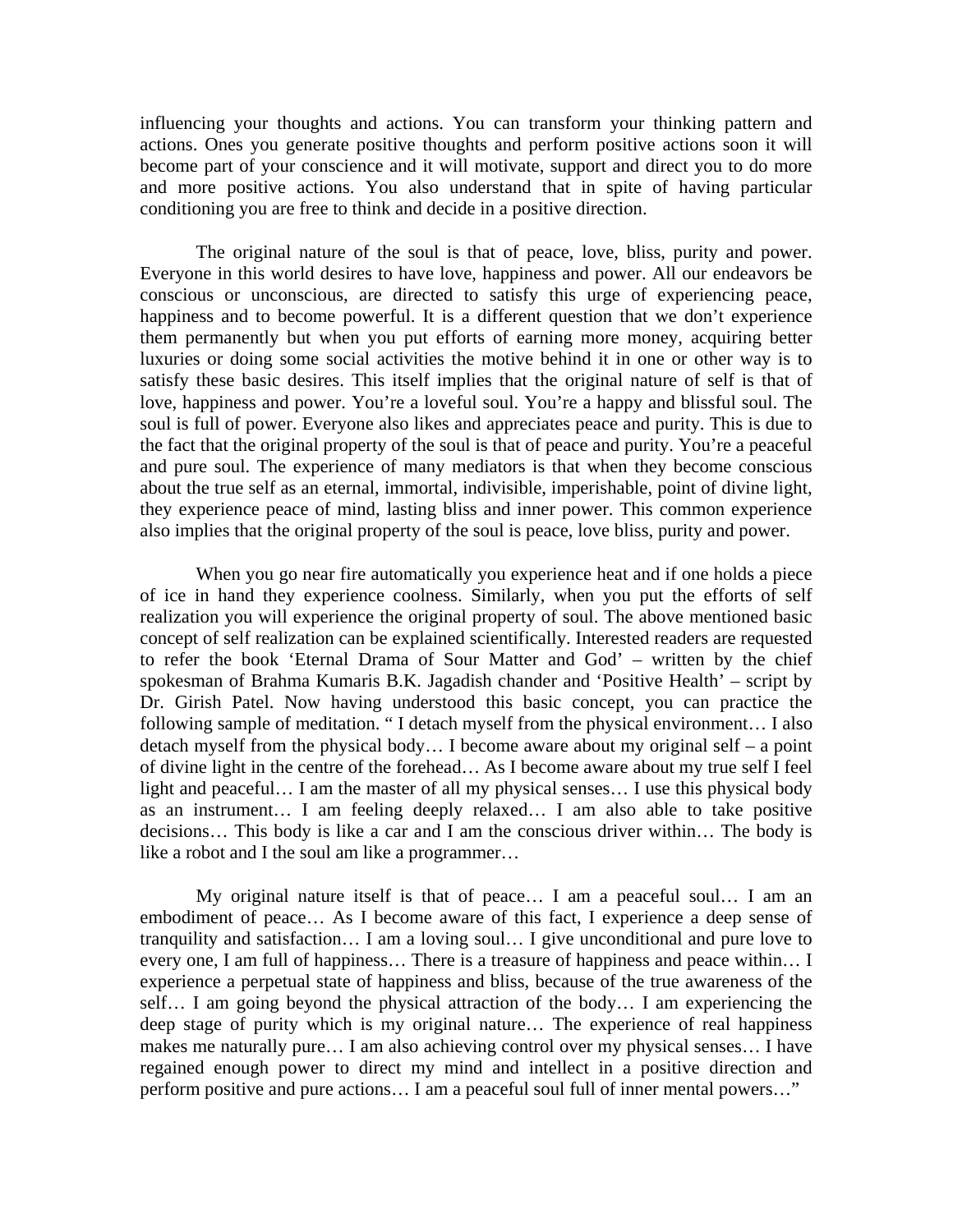## **Step IV**

#### **Tuning the Mind to Almighty**

Once you generate the above mentioned positive thoughts leading to selfrealization, you will experience the feeling of lightness, tranquility and freedom from attraction towards the physical body. For experiencing this quickly and deeply, first of all churn these positive thoughts with conviction. Secondly picturise them When you think that I am a point of light also picturise a point of light or a shining star or a flame of light whatever you prefer, in the centre of the forehead. Psychological studies have shown that what you see has 70% effect on your mind, what you hear has 25% and remaining 5% comes from other senses like smell, taste etc. Hence when you generate pictures during meditation practice, it will have a much more profound effect. Thirdly, also feel the positive thoughts that you have generated. When you say that I am an eternal soul try to feel that you are a being completely different from the physical body and your existence is going to last forever. Body is a mortal instrument but you are an immortal being. When you think of yourself as a peaceful soul you will experience a sense of lightness and tranquility. Let go all you bodily muscles. Likewise, along with thinking also picturise all thoughts as well as feel accordingly.

Now during this fourth stage of Raja Yoga practice gently and naturally generate positive thoughts related to the various aspects of God-realization. The basic concept of God-realization is that He is an infinitesimal, point of conscient light and might. Although the form of the Supreme is the smallest of small beings in the Universe, yet His attributes and powers are inversely proportional to his form. That means His attributes, qualities and powers are largest of the highest of the high in the Universe. His form is perceived as a point of light. In geometry a point has no dimensions. The Supreme being is the divine mother, father of all souls. Hence, if you deeply analyse the fundamental teachings of all religions about God, it is similar. In the basic teachings of all religions, the Supreme is considered incorporeal and a being of light. *We shall not go in further detailed analysis of the various dimensions of God realization because this is not the primary object of the book*. Interested readers are advised to read other publications of Brahma Kumaris in which these dimensions are clarified extensively.

For the basic practice of Raja Yoga it would suffice to say that we can receive unconditional love of all relations from the Supreme. Yoga is not only a mental and intellectual communion with almighty but during Raja Yoga practice we establish all relationship with Him. We remember the Almighty as our divine mother, father, a beloved friend spiritual teacher and highest preceptor. Following is a set of positive thoughts which can be used for tuning one's mind to the Supreme:

Having realized myself as an eternal point of divine light, now I turn my mind to the Supreme.... With the help of my mind and intellect I see another brilliant point of light and might in Shantidham… Although the form of my beloved Father is the micro conscient point of divine light but His attributes are unlimited... He is ocean of peace… I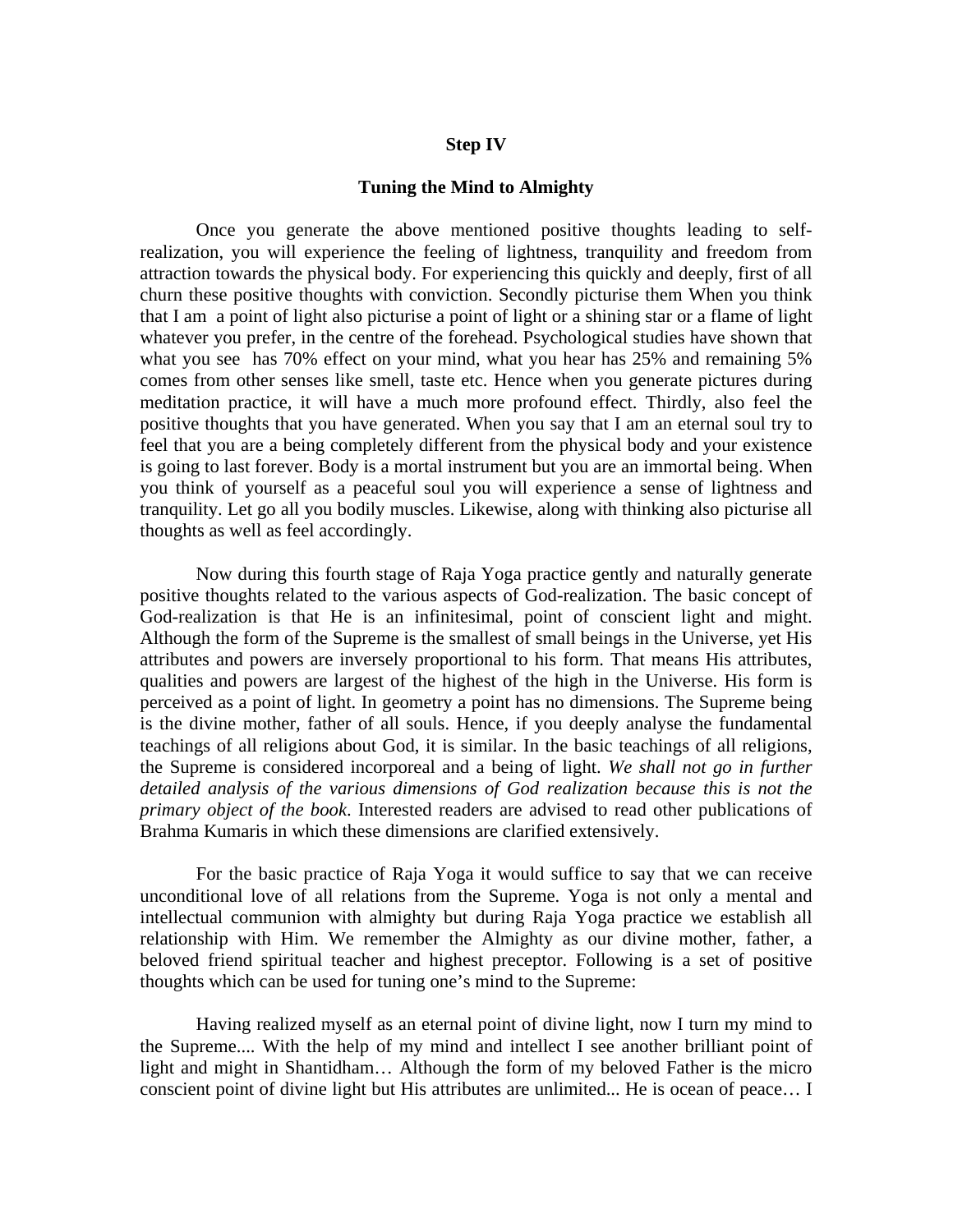receive soothing and relaxing vibrations of peace from Him… Like a laser beam these divine rays fall on me. I am experiencing these peaceful vibrations and go deeper and deeper in this experience of peace… God, the Supreme is the ocean of bliss, being His child I am a blissful soul... As I become aware of this fact I feel light and relaxed… mental relaxation is also spreading to physical body… the vibration of relaxation in my experience of supersensuous joy is so pure that I feel detached from bodily organs and the whole mundane world… I feel totally satisfied with this experience of bliss… the Almighty is the ocean of purity too… I am receiving the radiant vibrations of purity… The impurity of the soul is being washed away and thrown out of the body from the extremities… I am becoming clean and bright as the layers of the impurity are removed from the soul… I am experiencing my original perfect stage of purity… As I realize this truth that I am a pure soul I start experiencing my original inner beauty… I am also regaining mental powers… I am the master of all my physical senses as well as mind, intellect and personality traits – my ministers... I receive the glow of the powerful vibrations from the Almighty who is the ocean of all powers. God, the Supreme being, my divine preceptor is inspiring me to use all these powers in my day-today activities... I feel confident that henceforth, all my actions will be divine, positive and pure… I am experiencing the perfect stage of stillness, fulfillment and total satisfaction.

## **Stage V**

#### **Re – establishing all relations with the supreme**

Having experienced a deep sense of detachment and positive qualities of the Supreme, we further establish all relations with Him achieving unconditional love of all relations from him. During this stage, the following positive thoughts are useful: In the stage of perfect silence, now I understand that this world infact is a drama, in which I am playing my role as an actor… my family members, friends and fellow human beings too are just playing their roles… These are only a temporary relationships… my perpetual and eternal relation is with God, the Supreme… this incorporeal point of light and might is my divine Father…He protects me… and gives all His inheritance to me... I feel proud to be His child... I will also put all my efforts to be like my divine father... He is also a loving spiritual mother… (infact God, the Supreme, gives the love of Father and Mother both, we don't address our father by his name but lovingly address Him as Daddy or Baba. From now onwards the incorporeal father is addressed as Baba.

As my divine mother, Baba takes alround care... Baba looks after me and gives me unconditional love.... Not for my any special qualities I possess but… As a mother gives equal love to all children Supreme loves all His children… equally… Baba is also my spiritual teacher… He reveals the history and geography of this huge world drama… He has also given me the insight of the beginning, middle and end of the world cycle… His teachings have bestowed enormous clarity of mind... My visions of past, present and future has become so clear that I am able to take my further steps with full confidence… The almighty Baba is my preceptor… He liberates me from the bondage of actions and its reactions… He is my beloved friend… and a companion… I am able to tell Him all